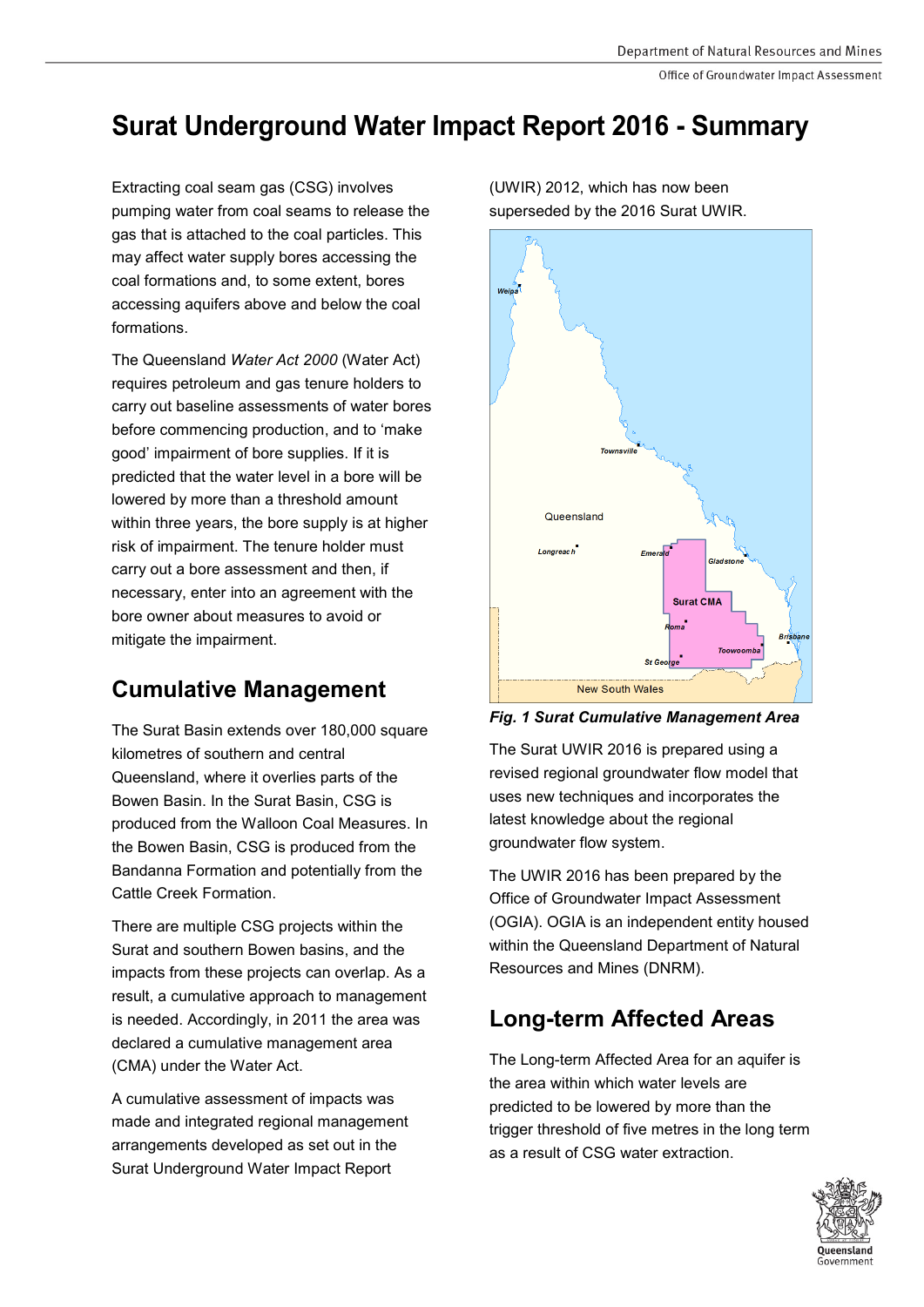There are 459 bores identified as being in Long-term Affected Areas. This is a reduction from the 528 bores identified in UWIR 2012.

The reduction is due to a contraction of the area of planned CSG development, better information about which aquifer each bore accesses, decommissioning of some bores, and the use of a new groundwater flow model that better represents the movement of water within and between formations.



*Fig. 2 Extent of Long-term Affected Areas*

The Walloon Coal Measures has the largest Long-term Affected Area, containing most of the affected bores. The area is smaller than in 2012 because of a contraction in planned CSG industry development; and an improved understanding of the movement of water within the formation.

The Springbok Sandstone overlies the Walloon Coal Measures. It has a Long-term Affected Area that is smaller than in 2012 because of a contraction in planned CSG industry development; and an improved understanding of the connectivity between the formation and the underlying Walloon Coal Measures.

The Hutton Sandstone underlies the Walloon Coal Measures. It has a Long-term Affected Area that is slightly larger than in 2012 because of improved modelling of pressure impacts at the base of the Walloon Coal Measures.

# **Immediately Affected Areas**

Of the 459 bores predicted to be affected in the long term, 91 are expected to experience a lowering of water levels by more than the trigger threshold of five metres within the next three years.

This figure includes 57 newly identified bores and a further 34 bores that were identified in UWIR 2012 and that are currently recorded on the DNRM groundwater database as remaining in service.



*Fig. 3 Extent of Immediately Affected Areas*

The extent of the immediately affected areas will grow as the CSG industry continues to develop.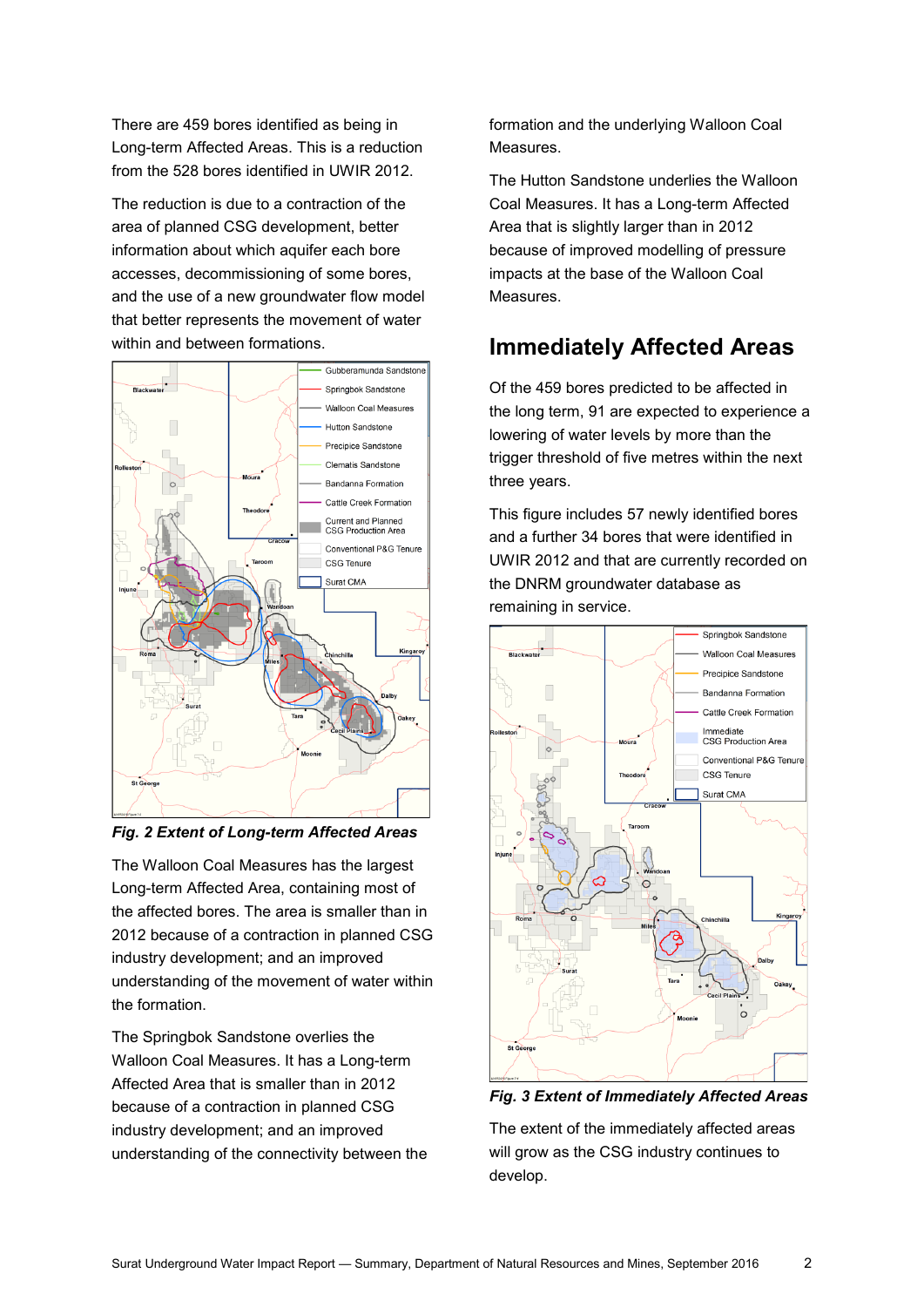#### **Water extraction**

The rate of CSG water extraction is less than initially expected due to the nature of the coal being encountered. The rate of extraction is currently 65,000 megalitres per year. This is likely to peak at about 110,000 megalitres per year in the next few years.

#### **Condamine Alluvium**

There is no significant change to predictions made in 2012 about impacts on the Condamine Alluvium. The UWIR 2016 predicts a net loss of water from the Condamine Alluvium of about 1,160 megalitres per year.

This is less than two per cent of the volume extracted for irrigation, and not enough to cause a reduction of levels in water supply bores of more than the two metre trigger threshold for an alluvial aquifer.

#### **Water level monitoring**

Monitoring data shows that while water pressures in the CSG target formations are falling, in other formations there are no clear departures from background trends. This is consistent with expectations at this early stage of development of the CSG industry.

In 2012, a monitoring network was specified for progressive installation by the end of 2016. Most of the monitoring points are complete or under construction.

In response to improved understanding of the groundwater flow system and changes in planned development, the monitoring network requirements have been re-specified in the UWIR 2016. The full network will comprise of 675 monitoring points.

### **Spring management**

There are 87 spring complexes containing 387 vents and 40 sections of spring-fed

watercourses in the CMA. Some are of national conservation significance as they provide unique ecological habitats and are associated with a range of cultural heritage values.

In 2012, it was assessed that there were five spring sites where impacts in the spring source aquifers were expected to exceed 0.2 metres in the long term. Detailed site investigations have since corrected the identification of the source aquifer at one site; with the result that the spring is no longer at risk. At two sites, plans have been developed to avoid increases in source aquifer impact.

At the remaining two sites, the UWIR 2016 specifies actions to be undertaken by tenure holders to improve understanding of the local groundwater hydrology.

### **The geological model**

A new geological model has been constructed incorporating the latest geological information from all sources, including recently installed CSG wells. The geological model provides the foundation for the regional groundwater flow model.

The geological model has also been used to reassess information about all water bores in the CMA and to improve the identification of the source aquifer for each water bore.

### **The groundwater flow model**

In the Surat Basin, formations containing CSG exist as part of a complex multilayered regional groundwater flow system. A new groundwater flow model has been constructed using new techniques to better represent the groundwater flow.

Permeability values for the groundwater flow model have been established by using geophysical log data, hydraulic test data from CSG wells as well as other sources.